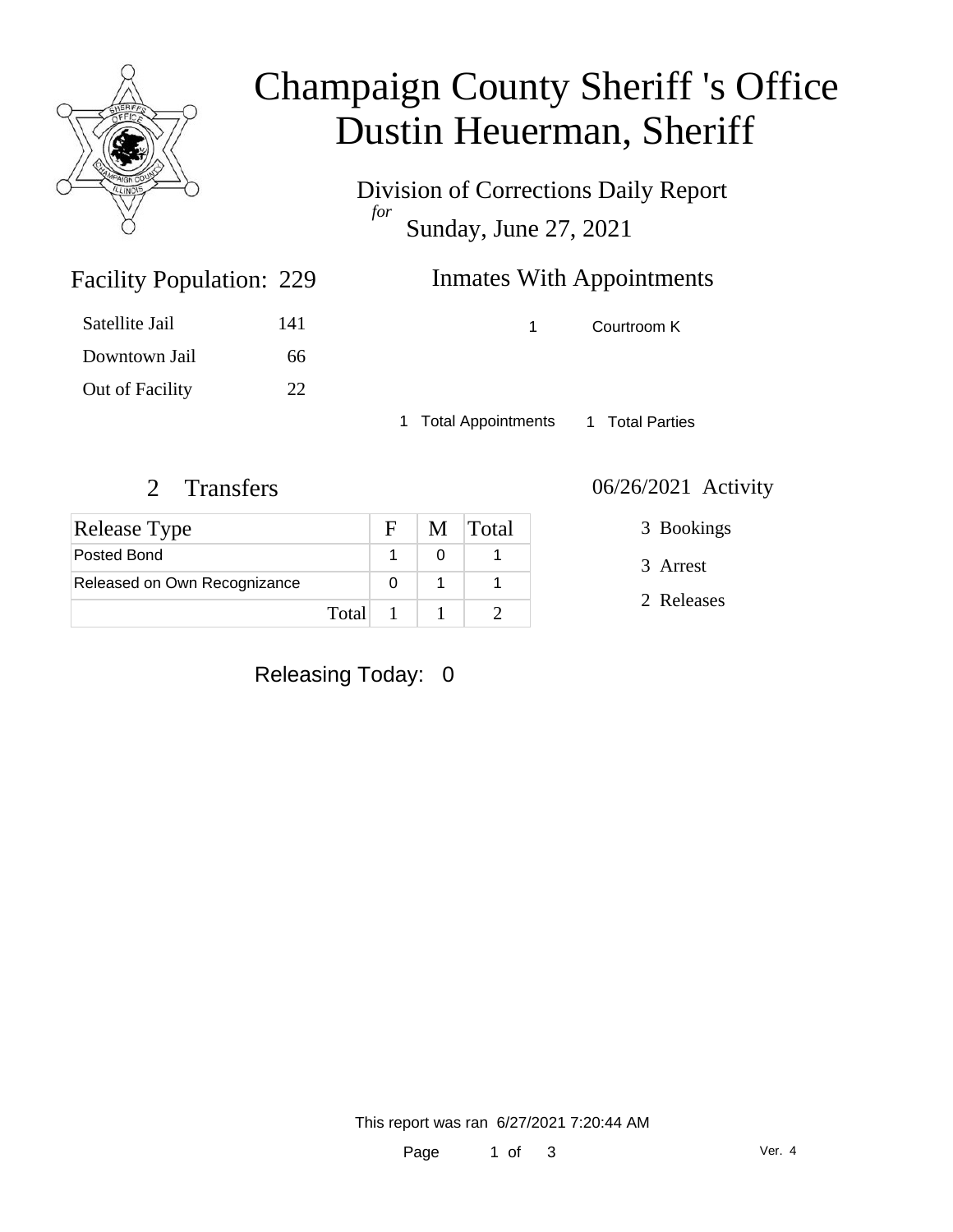

# Champaign County Sheriff 's Office Dustin Heuerman, Sheriff

Division of Corrections Daily Report *for* Sunday, June 27, 2021

#### Custody Status Count

- Civil Other 1
- Electronic Home Dentention 21
	- Felony Arraignment 6
		- Felony Other 3
	- Felony Pre-Sentence 7
		- Felony Pre-Trial 132
	- Felony Sentenced CCSO 3
	- Felony Sentenced IDOC 30
		- Hold Sentenced CCCC 1
		- Hold Sentenced IDOC 1
		- Misdemeanor Pre-Trial 9
			- Petition to Revoke 5
			- Remanded to DHS 7
			- Traffic Arraignment 1
	- Traffic Sentenced CCSO 2
		- Total 229

This report was ran 6/27/2021 7:20:44 AM